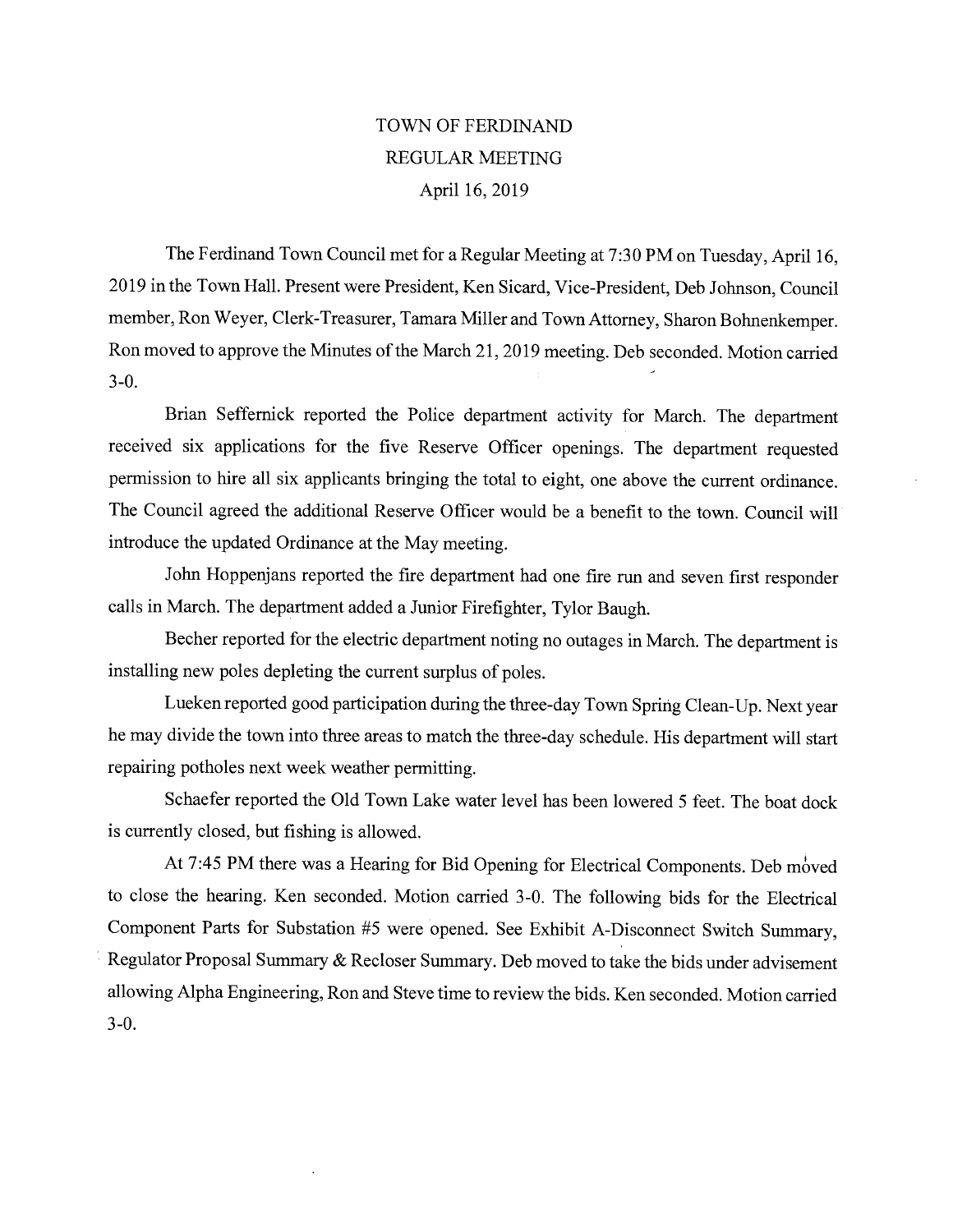James reported the 10<sup>th</sup> Annual Folk Fest headliner will be Bruce Cockburn. He thanked the corporate supporters of the Dubois County Leadership Academy: German American, Kimball International, Indiana Furniture, MasterBrand Cabinets, Old National, Vincennes University Jasper, Springs Valley Bank & Trust and the City of Jasper for allowing their employees to take part in this year's program. The 2019 Dubois Strong Annual Luncheon is this Thursday at the Ferdinand Community Center with U.S. Senator Mike Braun as featured speaker. On behalf of Beth McManaway of German American Bank, he requested GAB Clean Sweep Day be held Saturday, April 27, 2019.

Mike Becher, with Dale State Agency, reviewed the favorable claim history for the past year. Policy renewal rates for Workers Comp and Property combined for a net decrease of approximately \$900. He presented Cyber Solutions insurance options. We currently have Cyber liability coverage, but not Data Compromise coverage. The town will determine whether additional coverage is warranted.

At 8:15 PM Deb moved to close the Water Rate Hearing. Ron moved to adopt Ordinance No. 2019-03 An Ordinance Amending Chapter 10.02 of the Ferdinand Municipal Code Regarding Water Rates and Charges. The ordinance sets the wholesale water rate at \$5.6685 per 1,000 gallons with a minimum charge of \$198.40 (prior to signing, Council corrected what was, at the time, believed to be a typo on the Ordinance presented). Seconded by Deb, Motion carried 3-0. St. Henry is currently the only wholesale water customer.

Matt Weyer and Sharon Bohnenkemper presented the contract with Seufert Construction for Old Town Lake project in the amount of \$435,100 which was the low bid. Bohnenkemper surnmarized the contract for the Council. Deb moved to allow Sicard to sign the contract as presented. Ron seconded. Motion carried 3-0.

Becher and Ron Weyer gave an update on the electric utility infrastructure project. Construction of the new substation will begin in approximately two weeks. Demolition of the old substation will begin shortly.

Sicard is working on the Old Town Lake Dam - ER Plan & Maintenance Plan.

Schaefer reported Suez has provided a second payment schedule spreading the maintenance costs of the water towers over a period of years. Miller will update the water cashflow projection and report to Council.

Schaefer explained Ordinance 2019-06 the Amending 10.08 Allowing Adjustments to Sewer Usage. Extraordinary water usage that does not enter the sewer system may receive a credit for sewer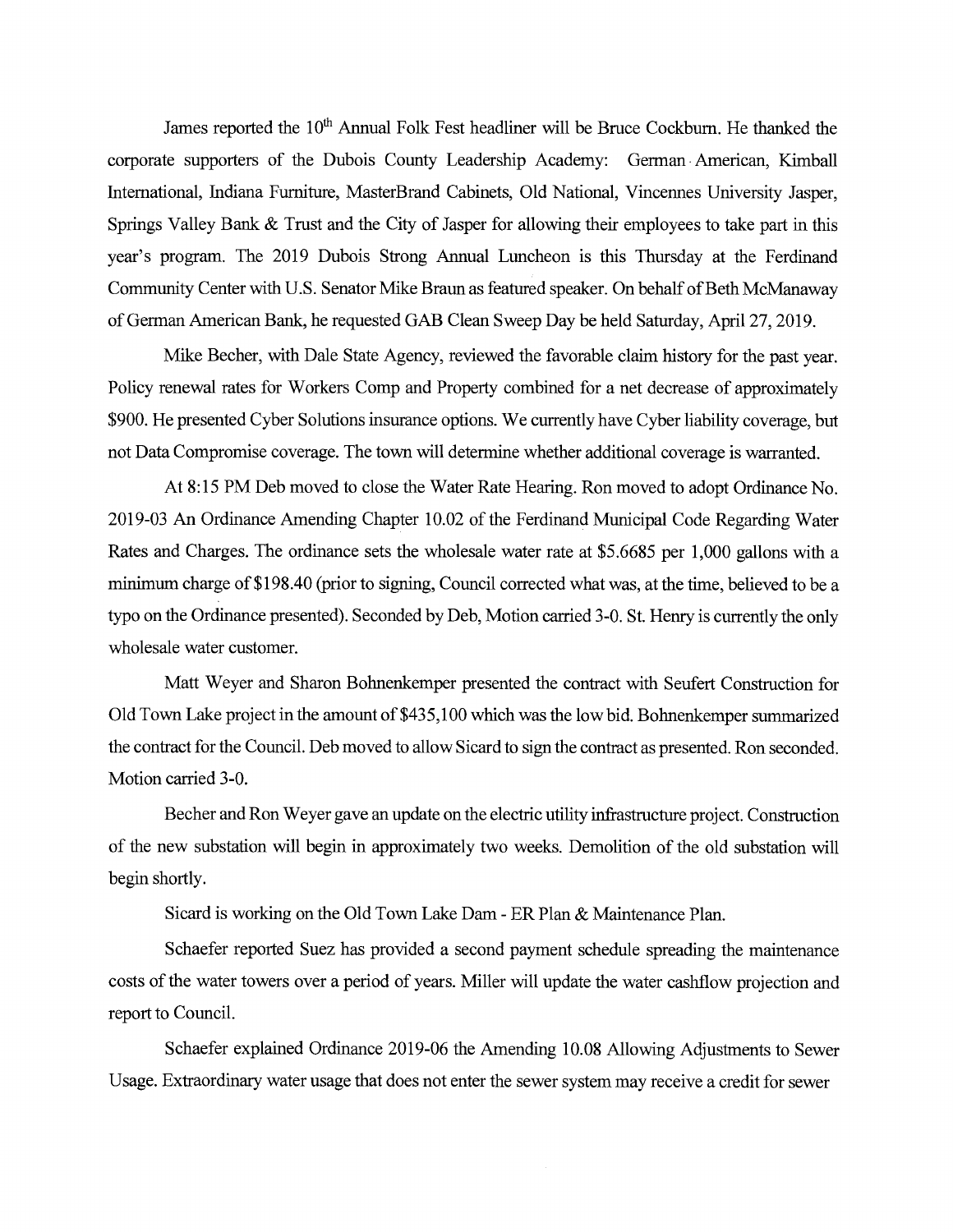charges one time per calendar year provided documentation is provided. Deduct meters may be purchased at the Town office. Deb moved to adopt the Ordinance at the meeting it was presented. Ron seconded. Motion carried 3-0. Bohnenkemper will publish the Ordinance.

James stated IDEM conducted a survey of the Trilogy building site and has communicated the deficiencies to Ramsey Development, the builder of the Trilogy facility. Ramsey Development has rectified the deficiencies and will be paving the drive shortly.

Sicard explained the Best Home Furnishings MOU that is being reworked to clarify the understanding between Best and the Town. It will be addressed at a future meeting.

Bohnenkemper stated Erie Insurance has denied the claim. She requested permission to pursue collection from the semi driver if necessary. Ken moved to approve the request. Deb seconded the request. Motion carried 3-0.

Bohnenkemper reviewed the MasterBrand forms: Compliance with Statement of Benefits Form CF-1 Real Estate Improvements related to TA14-2C, CF-1 Personal Property related to TA14-2C and CF-1 Personal Property to TA14-1C. She stated all forms were in substantial compliance with the Tax Abatements that were previously granted to Masterbrand. She recommended the forms be approved and the President and Clerk-Treasurer be authorized to sign the compliance forms. There was motion by Ron to approve and sign the annual Compliance Forms. The motion was seconded by Deb. Motion carried 3-yes, 0-no.

Bohnenkemper reviewed the KNU forms: Compliance with Statement of Benefits Form CF-1 Real Estate Improvements related to TA16-2C and CF-1 Personal Property related to TA16-2C. She stated both forms were in substantial compliance with the Tax Abatements that were previously granted to KNU. She recommended the forms be approved and the President and Clerk-Treasurer be authorized to sign the compliance forms. There was motion by Deb to approve and sign the armual Compliance Forms. The motion was seconded by Ron. Motion carried 3-yes, 0-no.

Salary Ordinance 2019-07, An Ordinance Amending Ordinance No. 18-17 Regarding Salaries, Compensation and Wages for Elected Officials, Appointees and Employees of the Town of Ferdinand, Indiana was introduced. The ordinance established effective April 1, 2019, the wage rate of Christian Gogel at \$22.50 per hour, full time, 168 hours per work period. The wage rate includes the additional \$1.00 per hour paid for night shift. Ron moved the Ordinance be adopted at the meeting it was , introduced. Deb seconded. Motion carried. 3-0.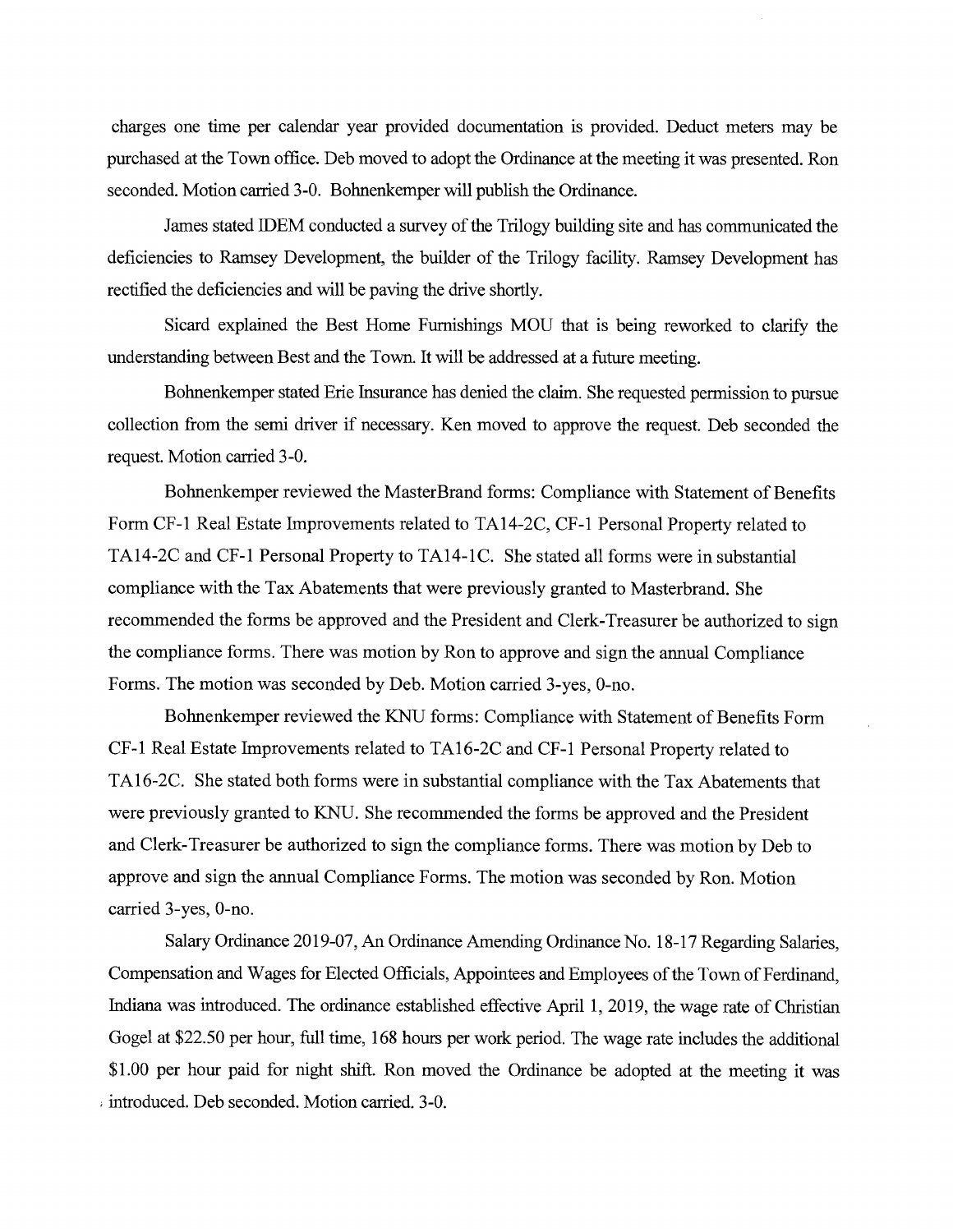Salary Ordinance 2019-08, An Ordinance Amending Ordinance No. 18-17 Regarding Salaries, Compensation and Wages for Elected Officials, Appointees and Employees of the Town of Ferdinand, Indiana was introduced. The ordinance established effective May 6, 2019, the wage rate of Kendra Schipp at \$10.00 per hour up to 40 hours per week thru August 16, 2019 and during the Fall Semester 10 plus hours per week between August 17, 2019 and December 31, 2019. Deb moved the Ordinance be adopted at the meeting it was introduced. Ron seconded. Motion carried. 3-0.

Ordinance 2019-09 An Ordinance Modifying Portions of the Personnel Policy of the Town of Ferdinand, Indiana related to Compensatory Time Off for all hourly paid employees was introduced. Deb moved to adopt the Ordinance at the meeting it was introduced. Ron seconded. Motion carried 3- 0.

James stated Quality Craft has requested release of \$1,600 retainage that was retained from the 2018 16<sup>th</sup> & Virginia water main project due to a property pin being removed. James will confirm that the pin has been replaced and that the survey confirms that. Ron moved that the retainage be released upon confirmation that pin is in proper place. Deb seconded. Motion carried 3-0.

James and Lueken reported on the curbing project for the Veteran's Memorial on Pine Drive. The Town will prep the site and contract Schroering to install the curbing for the memorial incorporating an ADA compliant parking spaces. The council members inspected the site prior to the meeting. Deb moved to allow Tom to proceed with the curbing project. Ron seconded. Motion carried 3-0.

There were no claims presented for approval.

Ť.

The following announcements were read:

| County Commissioners Meeting - Bid Opening Monday |           | May 6, 2019 at 9:00 AM    |
|---------------------------------------------------|-----------|---------------------------|
| Town Council Special Meeting - Bid Opening        | Wednesday | May 8, 2019 at 10:00 AM   |
| Town Council                                      | Tuesday   | May 21, 2019 at 7:30 PM   |
| <b>BZA</b>                                        | Wednesday | April 24, 2019 at 6:30 PM |
| Plan Commission                                   | Wednesday | April 24, 2019 at 7:00 PM |
| Park Board                                        | Wednesday | May 1, 2019 at 4:30 PM    |
| Economic Development Commission                   | Monday    | May 20, 2019 at 6:00 PM   |

Ron moved to adjourn. Deb seconded. Motion carried 3-0. Meeting adjourned at 9:10

PM.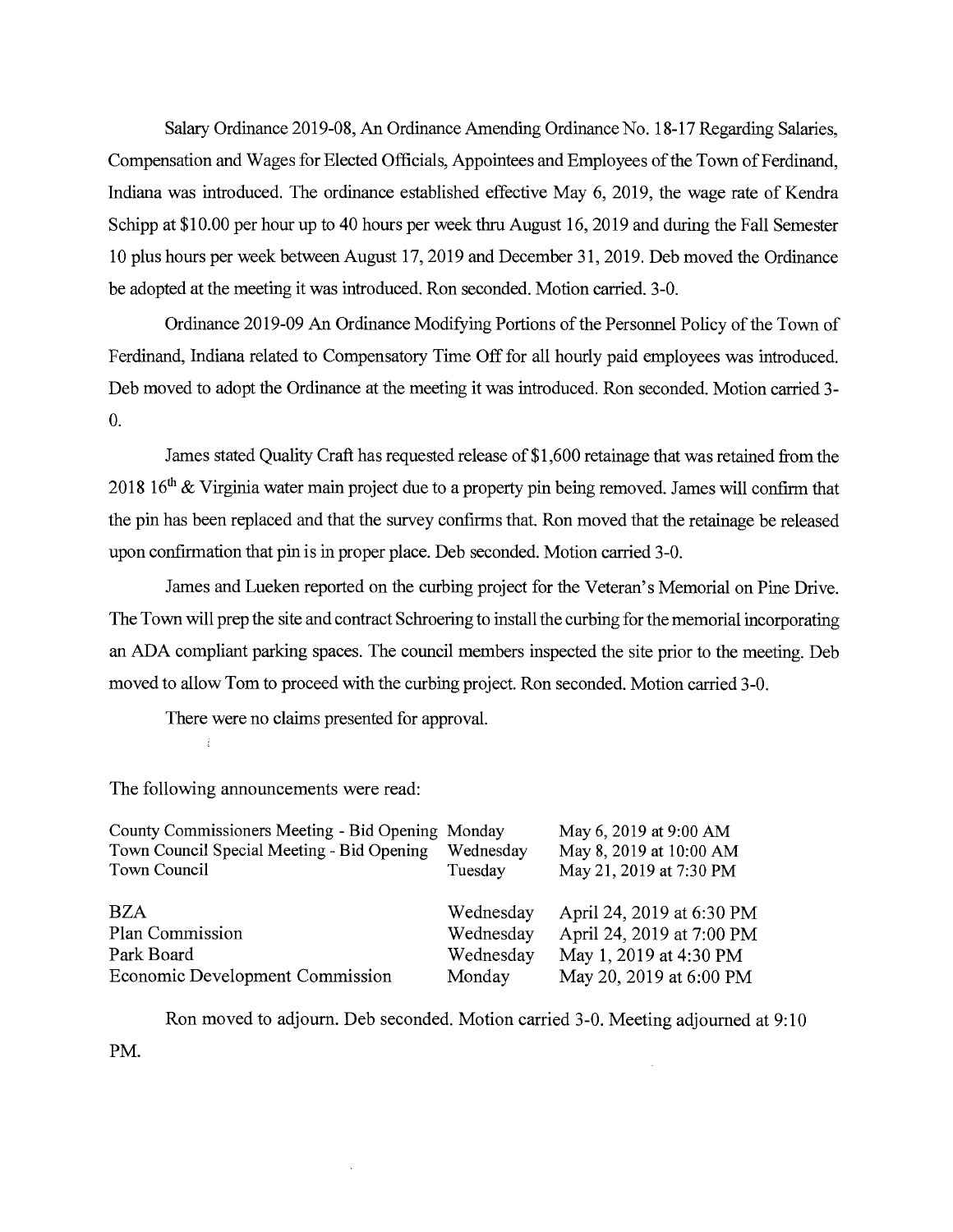ATTEST: FERDINAND TOWN COUNCIL

Pamara n Mulle

 $\label{eq:2.1} \mathcal{L}(\mathcal{L}^{\text{max}}_{\mathcal{L}}(\mathcal{L}^{\text{max}}_{\mathcal{L}}),\mathcal{L}^{\text{max}}_{\mathcal{L}}(\mathcal{L}^{\text{max}}_{\mathcal{L}}))$ 

Clerk-Treasurer

7 <u>Jen</u> ے 'D

 $\mathcal{L}(\mathcal{X})$  and  $\mathcal{L}(\mathcal{X})$